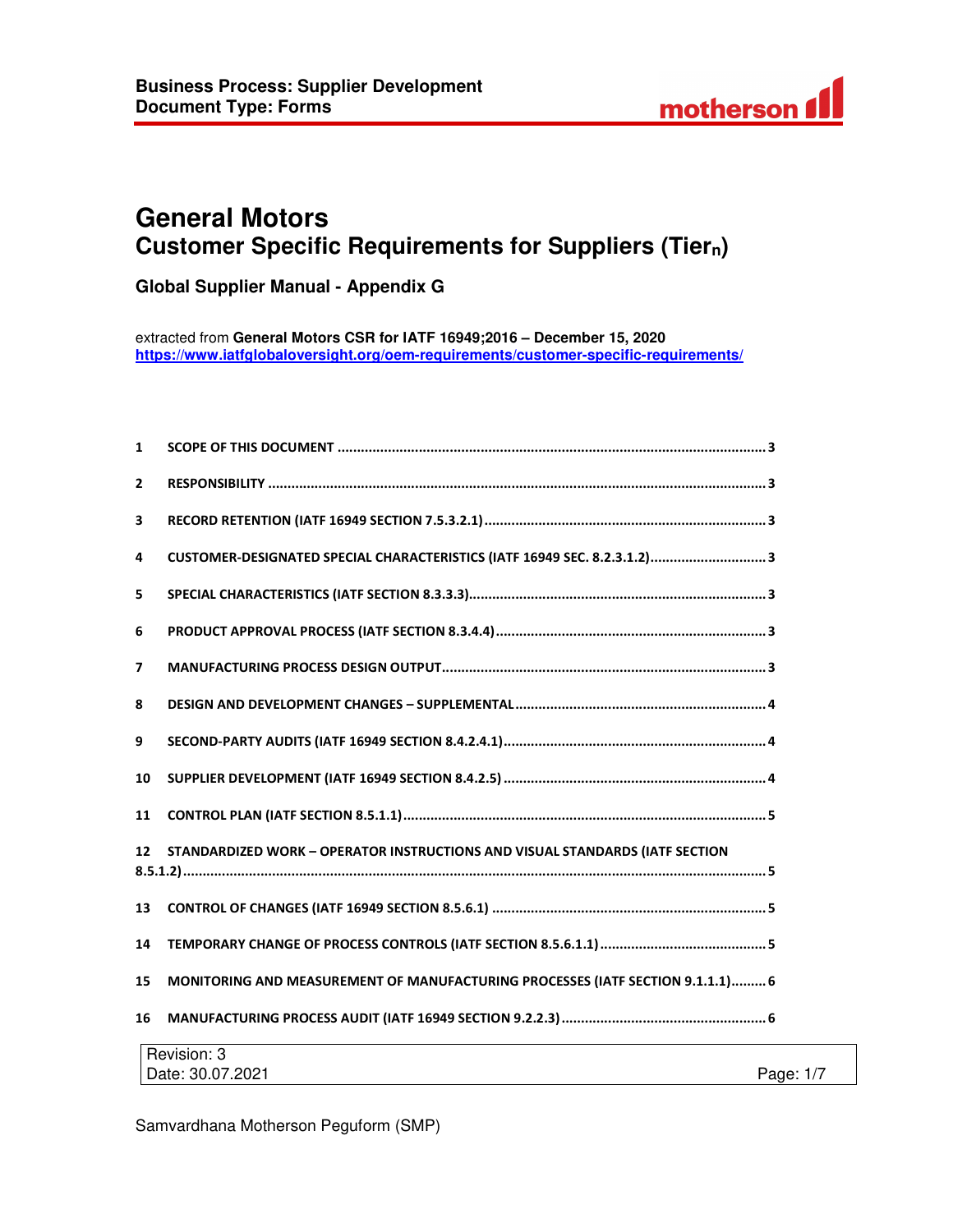# **Business Process: Supplier Development Document Type: Forms**



Revision: 3 Date: 30.07.2021 Page: 2/7

Samvardhana Motherson Peguform (SMP)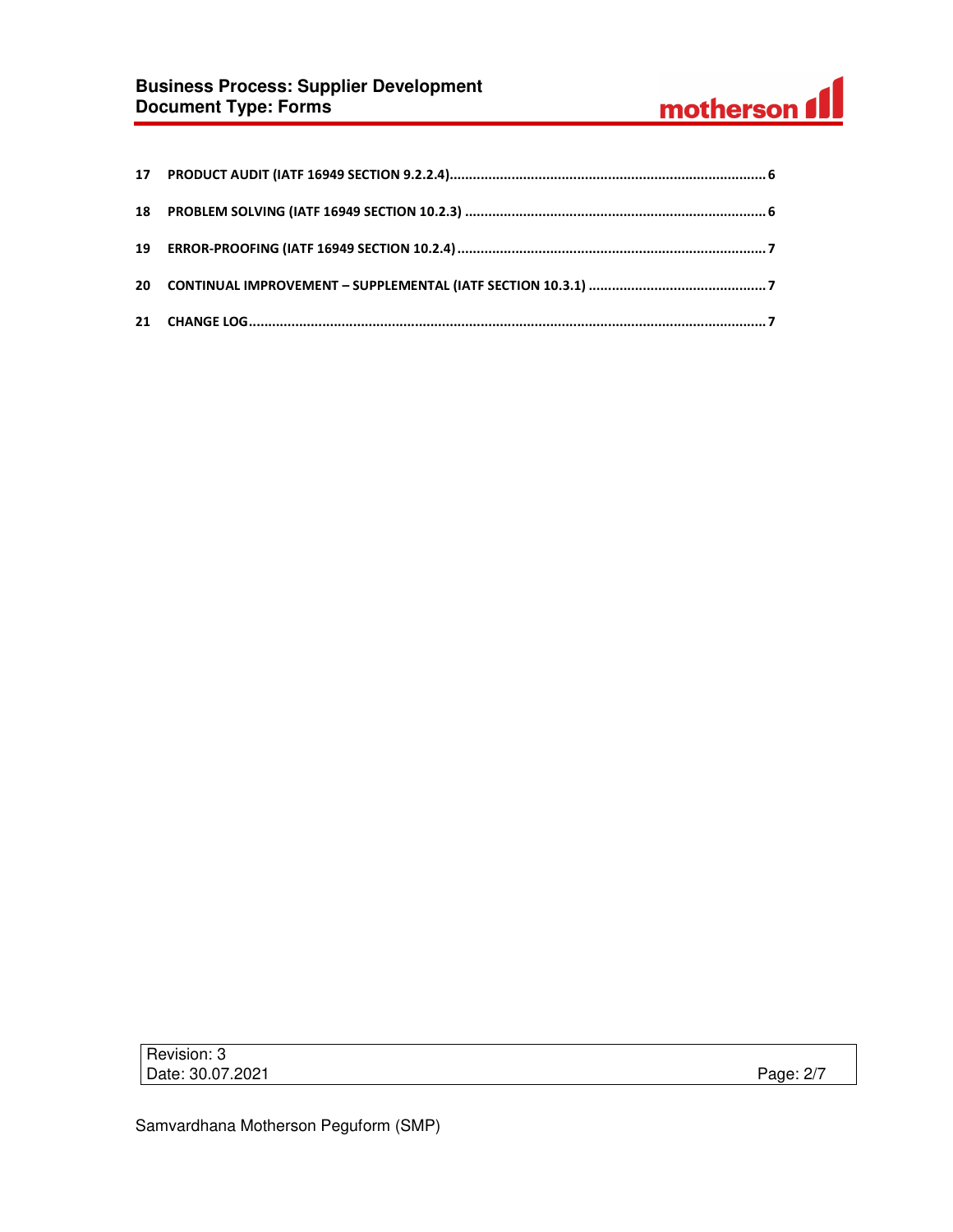

#### **1 Scope of this document**

The scope of this document is to ensure compliance to customer requirement by sub-suppliers of SMP Automotive who are supplying for any GM project. This document is listing requirements for these suppliers in addition to standard IATF16949 requirements and in addition to standard SMP requirements.

## **2 Responsibility**

Suppliers who are supplier for SMP of a component for a GM product shall meet all requirements listed in this document during the whole project lifetime. This includes but not limited to:

- Regularly check for updates of this document on www.smp-automotive.com
- Ensure availability and awareness of related GM standards and requirements mentioned in this document
- Ensure requirements are met in their supply chain.

#### **3 Record Retention (IATF 16949 section 7.5.3.2.1)**

The organization's business records shall be retained as specified in **GMW15920**. PPAP Records – Production Run + 50 years.

#### **4 Customer-Designated Special Characteristics (IATF 16949 sec. 8.2.3.1.2)**

The organization shall follow General Motors **Key Characteristic Designation System Process GMW15049**. Key Characteristics shall be applied as per IATF 16949:2016 8.3.3.3 Special Characteristics.

#### **5 Special characteristics (IATF section 8.3.3.3)**

The organization shall have a process to identify critical operations within their manufacturing process.

#### **6 Product approval process (IATF section 8.3.4.4)**

The organization shall comply with the AIAG Production Part Approval Process (PPAP) manual and GM 1927 03 Quality SOR to meet this requirement.

## **7 Manufacturing process design output**

The organization shall have a method to identify, control, and monitor the highrisk items on those critical operations.

| Revision: 3      |           |
|------------------|-----------|
| Date: 30.07.2021 | Page: 3/7 |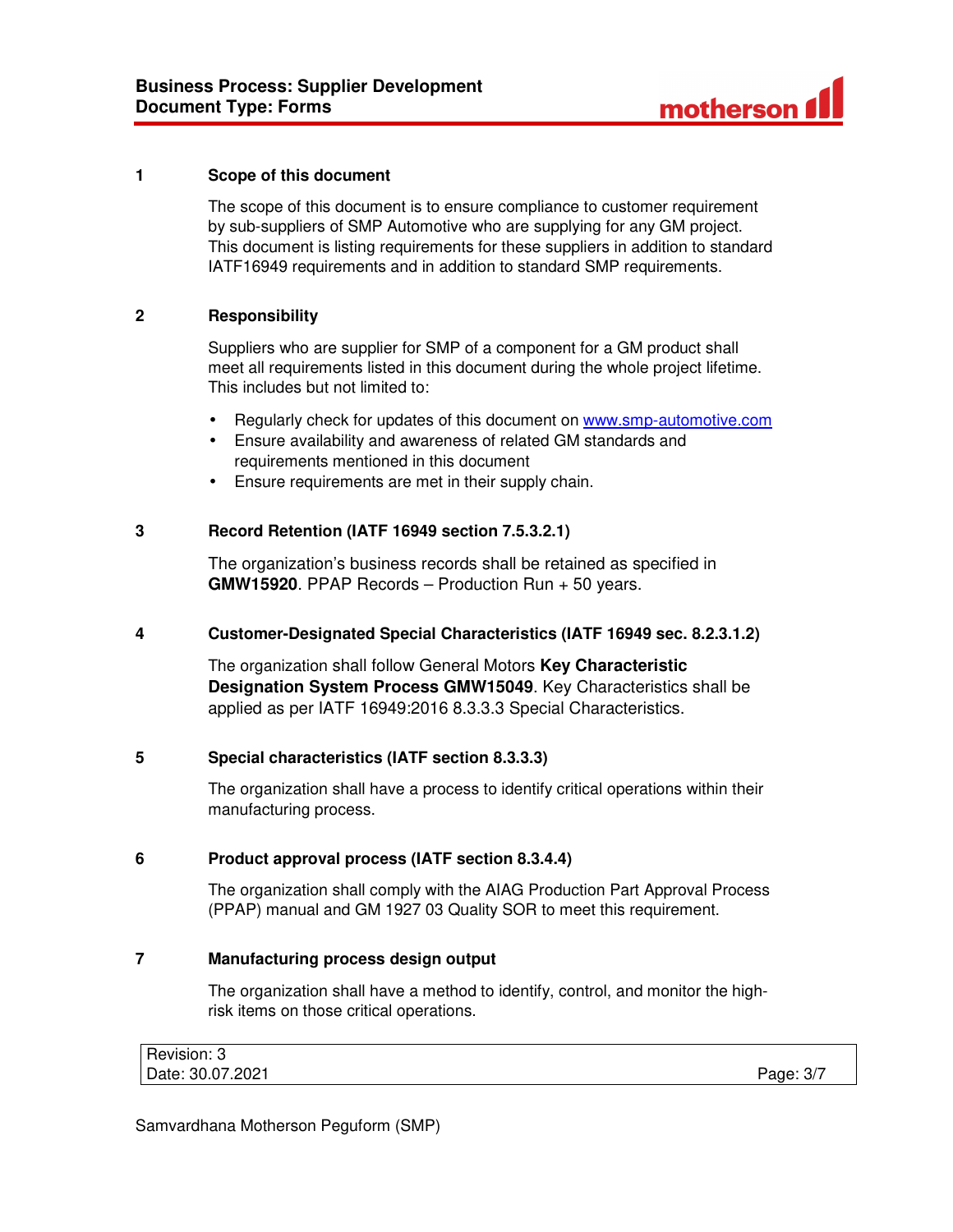

There shall be rapid feedback and feed forward between inspection stations and manufacturing, between departments, and between shifts.

#### **8 Design and development changes – supplemental**

All design changes, including those proposed by the organization, shall have written approval by the authorized SMP representative, or a waiver of such approval, prior to production implementation. See also AIAG **Production Part Approval Process** (PPAP) manual.

#### **9 Second-party audits (IATF 16949 section 8.4.2.4.1)**

Second-party auditors performing QMS audits must meet the requirements in clause 7.2.4 Second-Party Auditor Compliance in IATF 16949:2016 plus meet these additional requirements:

- The organization must be IATF 16949:2016 certified and not on suspension.
- The Second Party Auditor must be a qualified ISO Lead Auditor, or a qualified internal auditor with evidence of their successful completion of training, and a minimum of five internal IATF 16949: 2016 audits under the supervision of a qualified lead auditor.

The organization may conduct (2nd party) audits of their supplier per their supplier development risk management analysis.

For initial certifications, the first second party audit should use the initial audit days from Table 5.2\*. For subsequent second party audits use the recertification days Table 5.2\*.

#### **\*See Automotive Certification Scheme for IATF 16949, Rules for Achieving and Maintaining IATF Recognition, section 5.2, Table 5.2 Minimum audit days.**

The second party audits shall identify an acceptable passing level and include a scoring or ranking to determine which suppliers have passed. The organization shall have documented evidence that they review and follow up on all nonconformances identified in the second-party audit with the intent to close these non-conformances.

#### **10 Supplier development (IATF 16949 section 8.4.2.5)**

When a supplier to an organization is so small as to not have adequate resources to develop a system according to IATF 16949:2016 or ISO 9001:2015, certain specified elements may be waived by the organization.

| Revision: 3      |           |
|------------------|-----------|
| Date: 30.07.2021 | Page: 4/7 |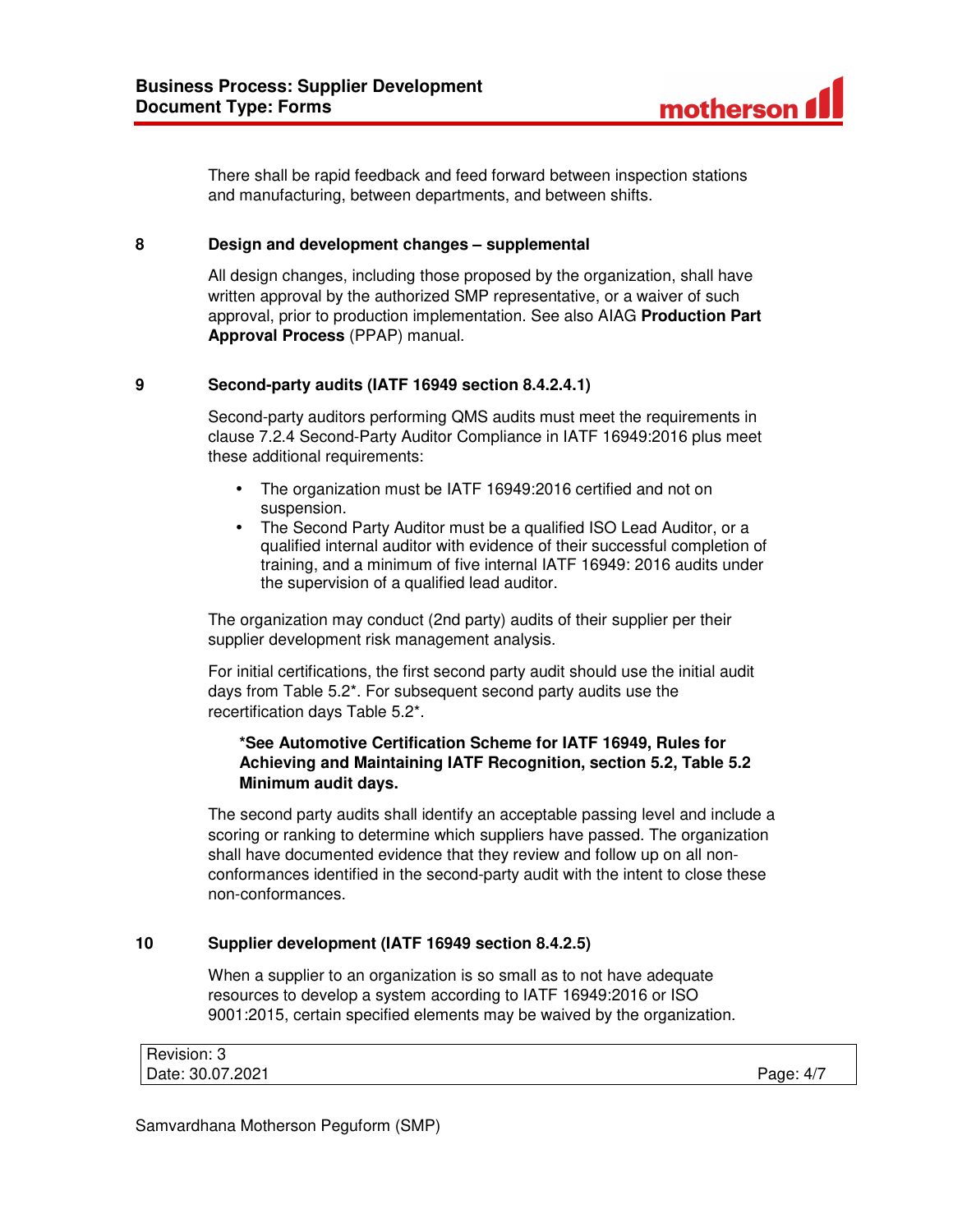

The organization shall have decision criteria for determining "specially designated small suppliers". Such decision criteria shall be in writing and applied consistently in the application of this provision. The existence and use of such decision criteria shall be verified by 3rd party auditors.

NOTE 2: "Small" may also refer to volume supplied to automotive.

## **11 Control plan (IATF section 8.5.1.1)**

The organization shall provide measurement, test, and inspection data which demonstrates that control plan requirements, sample sizes, and frequencies are being met when requested.

Sample sizes and frequencies shall be determined based on risk and occurrence of failure modes, and to ensure that the customer is adequately protected from receiving the product represented by the inspection/tests before the results of the inspection/tests are known.

# **12 Standardized work – operator instructions and visual standards (IATF section 8.5.1.2)**

Standardized work should include the what, how, and why tasks are performed. All standardized work shall be followed.

Visual standards throughout the facility shall be common, including between facilities building the same platform/product for global quality.

Visual standards shall be clearly communicated to all team members that are affected and referenced in the standardized work.

Visual standards that differentiate "good" from "bad" shall satisfy customer requirements and be controlled.

## **13 Control of Changes (IATF 16949 section 8.5.6.1)**

The documented process shall require consideration of a production trial run for every product and process change. Results of the trial run shall be documented.

#### **14 Temporary change of process controls (IATF section 8.5.6.1.1)**

The organization shall have a process for both bypass and deviation. The alternative actions identified on the bypass list shall be customer approved and shall be reviewed using the methodology of the PFMEA to identify the risk. This review shall be documented.

| Revision: 3      |           |
|------------------|-----------|
| Date: 30.07.2021 | Page: 5/7 |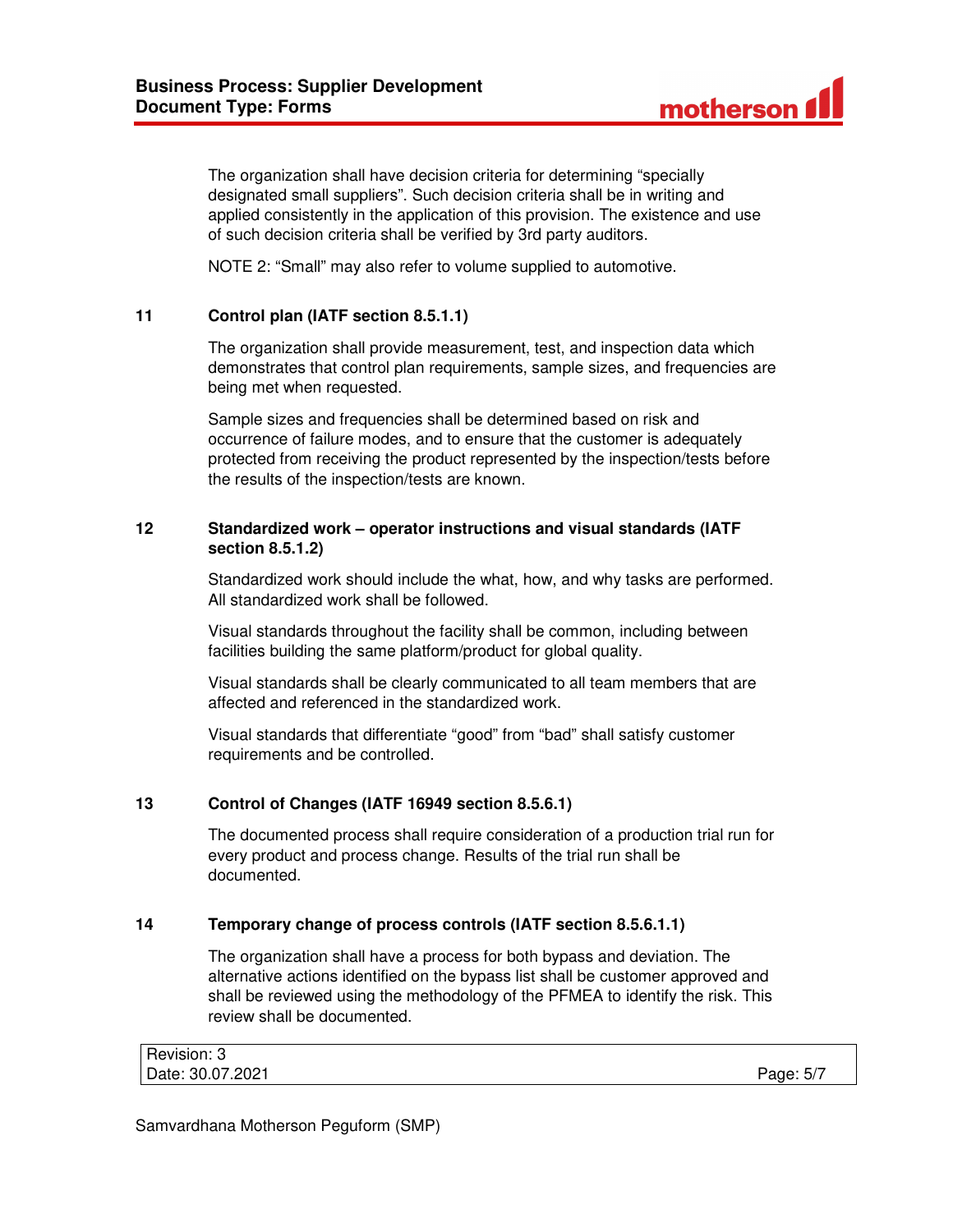

# **15 Monitoring and measurement of manufacturing processes (IATF section 9.1.1.1)**

The organization shall have a method for the employee to call or notify for help when an abnormal condition on the equipment or product occurs. A method to call or notify shall be available in all operational areas of the organization.

Sufficient alarm limits shall be established for escalation of abnormal conditions and shall match the reaction plan identified in the product's control plan.

#### **16 Manufacturing process audit (IATF 16949 section 9.2.2.3)**

The organization shall incorporate an internal layered process audit process to assess compliance to standardized processes, to identify opportunities for continuous improvement, and to provide coaching opportunities. The layered process audit is led by Management who are competent to conduct the audits.

#### **17 Product audit (IATF 16949 section 9.2.2.4)**

The organization shall perform quality focused checks on each shift.

The organization shall have a process for final inspection and/or Customer Acceptance Review & Evaluation (CARE). Early Production Containment (EPC) shall be performed as required during launch and until released by the organization's assigned SQE or designate and per GM 1927 28 Early Production Containment (EPC).

- 1. Final inspection shall be performed on all finished product prior to shipping. This inspection can be 100% inspection or less based on risk.
- 2. EPC inspection checks shall be included at an upstream inspection station (final inspection/CARE).
- 3. Quality checks shall be included in standardized work. Point, touch, listen, and count inspection methods are incorporated.
- 4. Successive production/quality checks shall be increased in cases of high risks such as model launch, pass through components and characteristics pass through, major changes, shut down (see clause 8.5.1.4) or customer feedback.

#### **18 Problem Solving (IATF 16949 section 10.2.3)**

The organization's documented problem-solving process shall include:

- 1. Tracking of issues through closure.
- 2. Daily review of issues by a multi-disciplined team incl. plant management.
- 3. Daily reviews are documented.

| Revision: 3      |           |
|------------------|-----------|
| Date: 30.07.2021 | Page: 6/7 |